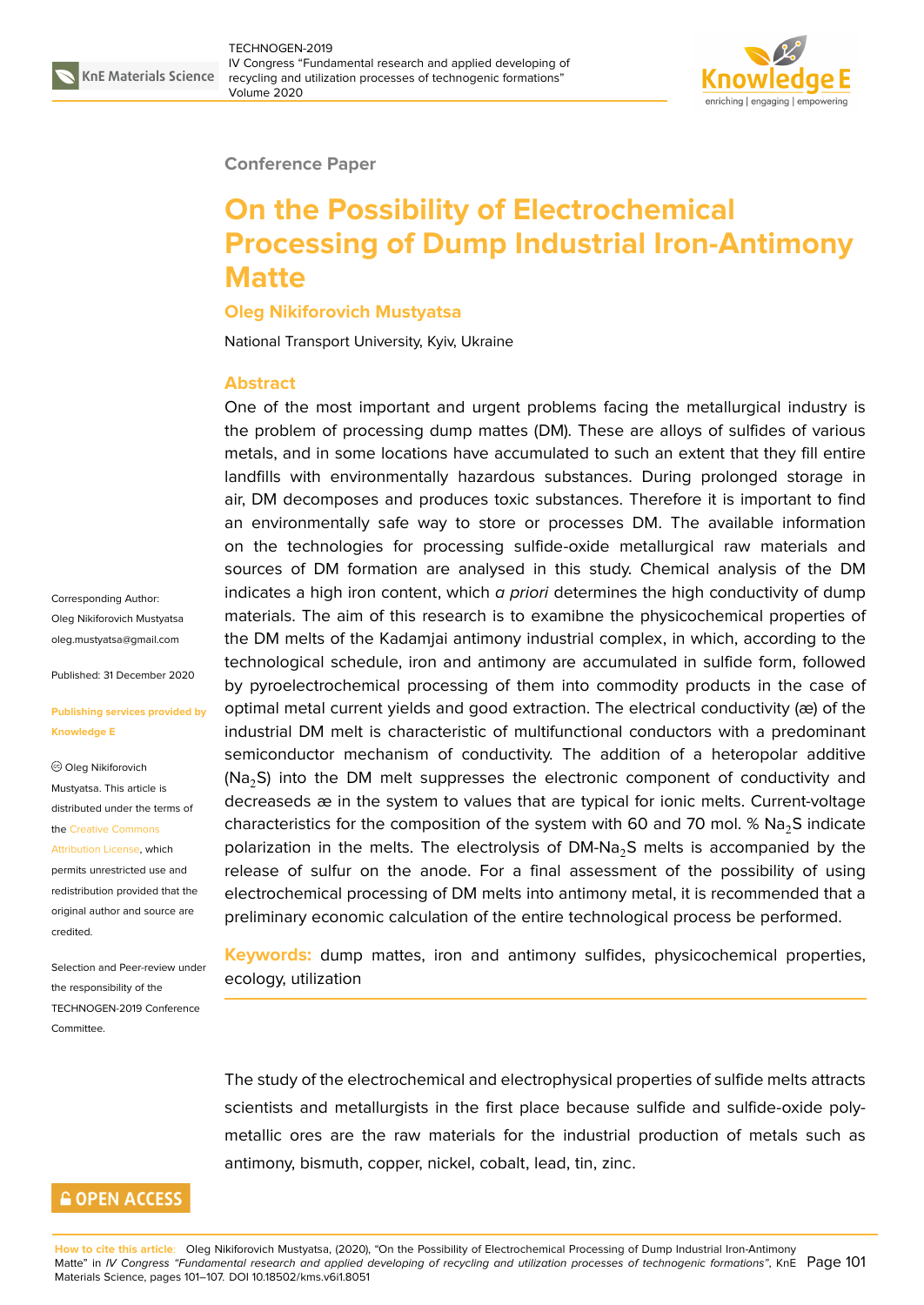In addition, one of the most important and urgent problems of the metallurgical industry is the problem of processing dump mattes (DM), which are alloys of sulfides of various metals. They form entire polygons of environmentally hazardous substances when accumulating. During long-term storage of DM in air, its phase composition changes. The most likely processes contributing to this are hydration, carbonization and hydrolysis of the components of the DM under the influence of atmospheric moisture and carbon dioxide.

In many technological schemes raw materials are specially melted into matte, into which the bulk of the metal is extracted. In others, the processing of sulfide ores and concentrates by pyrometallurgical methods is accompanied by the formation of mattes as ballast products which part of the smelted metal passes into. The metal-rich part of the matte is returned to the process and, thus, it circulates in a closed circle. The metal-depleted part of the matte is sent to the dump.

As a result, the fraction of recoverable metal is significantly reduced and, accordingly, its price is rising. Hence, it seems relevant to study the physicochemical properties of the DM in order to select the most effective method for their disposal. The iron-antimony DM of the pyrometallurgical method for producing antimony contains (wt. %): up to 7 % Sb, 55 % Fe, and 30 % S. The amount of formed matte is quite large and comes to 20-25 % of the mass of the concentrate to be processed.

The aim of the research is to study the physicochemical properties of the DM melts of the Kadamjai antimony industrial complex, in which, according to the technological schedule, iron and antimony are accumulated in sulfide form, followed by pyroelectrochemical processing of them into commodity products in the case of optimal metal current yields and good extraction.

Based on the theoretical concepts of A. A. Velikanov et al. [1] on the multifunctionality of conductivity, molten sulfide systems require a special approach when considering issues related to their electrochemical conversion to metal.

In particular, according to theoretical concepts, such ion-[e](#page-6-0)lectron melts (multifunctional conductors - MFC) can be brought to a state in which they can be electrolyzed with high rates, by increasing the polarity of the bonds by introducing typically ionic substances (heteropolar additives - HA).

Given that MFC has a significantly narrower band gap than the ionic conductor additive, it can be assumed that the essence of the effect of the additive is to increase the band gap of the MFC. The correlation between the ion contribution and the amount of HA was considered in [2] as an example of a specific  $Sb_2S_3 - Na_2S$  system in which the conductivity ( $x$ ) naturally decreases with an increase of Na<sub>2</sub>S (HA). It associates with the partial transformation of chemical bonds in non-ferrous metal sulfide under the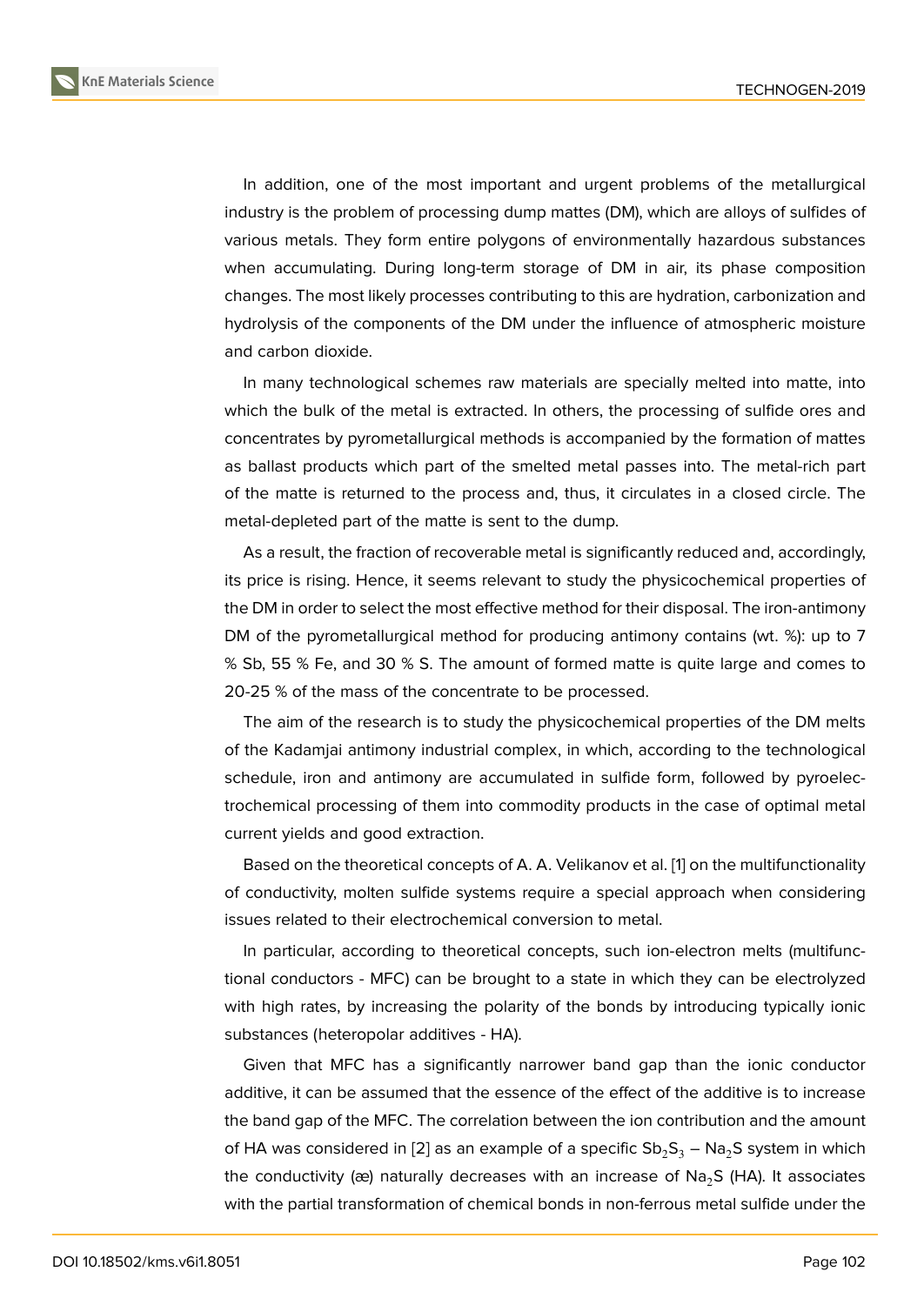influence of HA, accompanied by an increase of ionic nature carriers. In some cases, when the electrolytic decomposition of an individual substance is practically impossible, the introduction of HA can change the ratio of contributions in favor of ionic one, and electrolysis of systems becomes effective [2].

According to our research, dump iron-antimony mattes (DM) of precipitating-reducing smelting of antimony concentrates have a specific gravity in the range of 4-5 g/cm $^3$ . The chemical composition of mattes for the m[ain](#page-6-1) components is illustrated in Table 1. The main mass. % is iron, antimony is in the form of NaSbO $_2$  and NaSbS $_2$  in matte.

TABLE 1: The average composition of pyrometallurgical dump matte (DM).

| Elements that were defined | $Sb_{\text{general}}$ | Fe.   | $S_{\text{general}}$ |
|----------------------------|-----------------------|-------|----------------------|
| Content. mass. %           | 5.72                  | 36.69 | 23.33                |

The presence of iron sulfide with high conductivity in the DM obviously makes it impossible to electrochemically process their melts. Therefore, previously, to determine the nature of the conductivity of the melt of an individual DM, its electrical conductivity (æ) was studied. An industrial matte of precipitating-reducing smelting of the Tereksai flotation concentrate of the metallurgical shop of the Kadamjai industrial complex was used as the initial DM. To determine the æ values of the melts, the four-electrode direct current method was used.

The values of the electrical conductivity of an individual DM are shown in Figure 1.



**Figure** 1: The temperature dependence of the conductivity of an individual DM.

In the temperature range of 986-1158 <sup>∘</sup>C, the value of æ DM varies from 250.83 to 248.70 S/cm and has a negligible negative temperature coefficient, which indicates a significant non-ionic contribution to the conductivity of DM, which is due to the presence of highly conductive iron sulfide (see Table 1).

To transform the nature of the conductivity of DM, sodium sulfide was used as a hydrodynamic compound. Six samples were prepared (Table 2) of the DM-Na<sub>2</sub>S system at a rate of 30-80 mol. %  $Na<sub>2</sub>S$  relative to FeS contained in the DM.

Before fusion, DM were dried in a vacuum oven over calcium chloride. Sodium sulfide was prepared by dehydration of a reactive preparation, qualification of «analytical reagent grade», heating in vacuum, followed by long-term drying in a vacuum oven over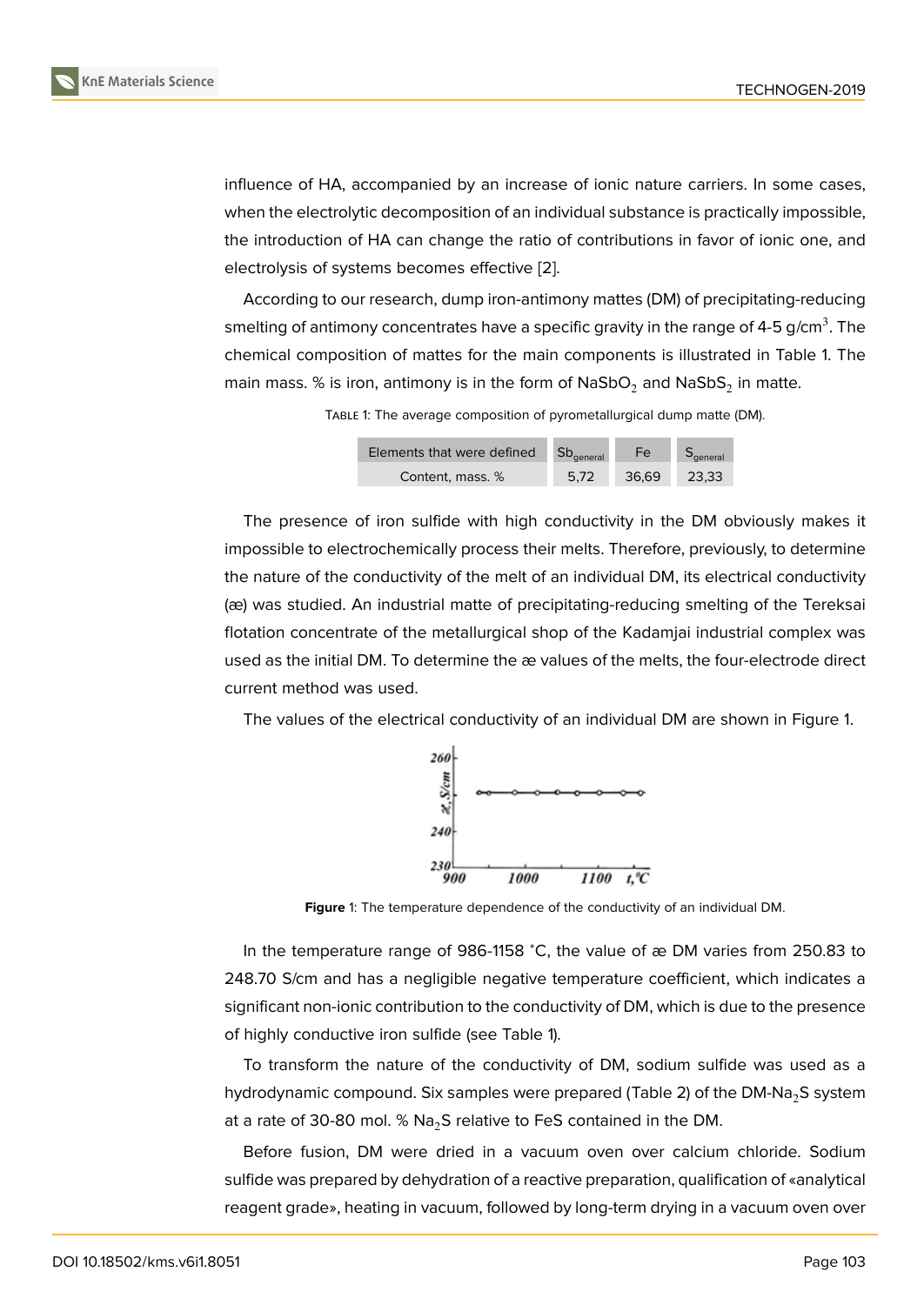| Nº of sample | Mass $%$ Na <sub>2</sub> S | Mol. % relative to FeS |
|--------------|----------------------------|------------------------|
|              | 15,90                      | 30                     |
| 2            | 21,45                      | 40                     |
| 3            | 27,16                      | 50                     |
| 4            | 32,96                      | 60                     |
| 5            | 38,95                      | 70                     |
| 6            | 45,07                      | 80                     |

TABLE 2: The composition of the samples of the DM - sodium sulfide system.

phosphorus oxide (V) at 200 <sup>∘</sup>С. The calculated quantities of the starting materials were thoroughly mixed in a dry box, transferred to glassy carbon crucibles, placed in quartz reactors, which were evacuated, filled with an inert gas, and heated until the reagents melted. In the molten state the samples were kept for one hour, then cooled.

The electrical conductivity of the obtained samples was measured in the temperature range 700–900 <sup>∘</sup>C (Figure 2).



Figure 2: Polytherms (a) and isotherms (b) of the electrical conductivity of the melts of the DM - Na<sub>2</sub>S system at 30 (1); 40 (2); 50 (3); 60 (4); 70 (5); 80 (6) mol. % Na<sub>2</sub>S, for 740 (1); 766 (2); 792 (3) °C.

The temperature dependence of the electrical conductivity of the molten DM and its high values suggest that the studied system is a MF with a predominance of carriers of electronic nature. According to [1, 2], the main role in semiconductor conductivity is played by semiconductor and metal contributions, that is, to a large extent we are dealing with a degenerate semiconductor. Hence, it follows that in an individual form, the DM melt cannot be decompose[d](#page-6-0) [by](#page-6-1) electrolysis with positive results.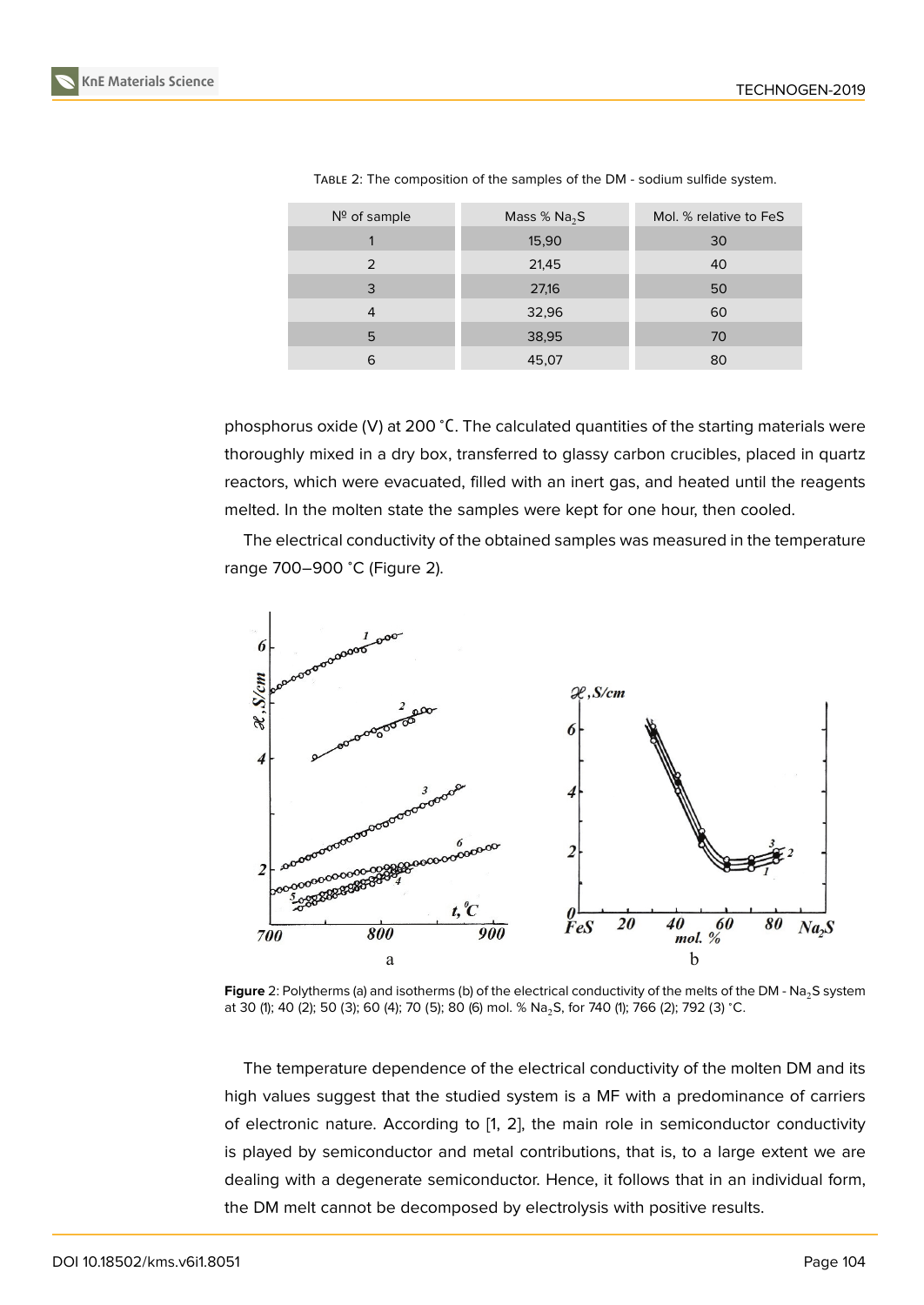An analysis of the temperature dependences of the electrical conductivity of the DM- $Na<sub>2</sub>S$  system shows that it is possible to reduce the high values of æ of the individual DM by introducing HA. In this case, the form of the æ - t dependence becomes characteristic of conductors with a predominant ionic contribution to conductivity. An increase of HA in the melt is accompanied by a decrease in æ, which passes through a minimum for a composition with 60 mol. %  $Na<sub>2</sub>$ S, after which æ increases slightly. Obviously, with this ratio of components, the maximum suppression of the electronic component was achieved, and this region of compositions is most favorable for electrolysis.

The polarization characteristics of the samples were determined by the Leblanc process in alundum tubes in an inert atmosphere. The area of graphite electrodes was 0.125 cm $^2$ . The results of the study are presented in Table 3 and Figure 3.

TABLE 3: The polarization characteristics of the melts of the DM - Na<sub>2</sub>S system, depending on composition and temperature at interelectrode distance of 2 cm.

| Temperature, °C                                                        | Decomposition Voltage |           |           |  |  |
|------------------------------------------------------------------------|-----------------------|-----------|-----------|--|--|
|                                                                        | $E_1$ , B             | $E_2$ , B | $E_3$ , B |  |  |
| Polarization characteristics for the DM $-Na_2S$ melt (sample $N^2$ 4) |                       |           |           |  |  |
| 901                                                                    |                       |           | 1,68      |  |  |
| 869                                                                    | 0,56                  | 1,74      |           |  |  |
| 837                                                                    | 0,67                  | 1,76      |           |  |  |
| 805                                                                    | 0,40                  | 0,80      | 1,98      |  |  |
| Polarization characteristics for the DM $-Na_2S$ melt (sample $N^2$ 5) |                       |           |           |  |  |
| 901                                                                    |                       |           | 1,95      |  |  |
| 869                                                                    | 0,22                  | 1,86      |           |  |  |
| 837                                                                    | 0,30                  | 1,86      |           |  |  |
| 805                                                                    | 0,36                  | 1,06      | 1,92      |  |  |
| 773                                                                    | 0,42                  | 1,08      | 2,24      |  |  |



**Figure** 3: Polarization characteristics of DM melts with 60 mol. % Na<sub>2</sub>S (a) and 70 mol. % Na<sub>2</sub>S (b) relative to FeS.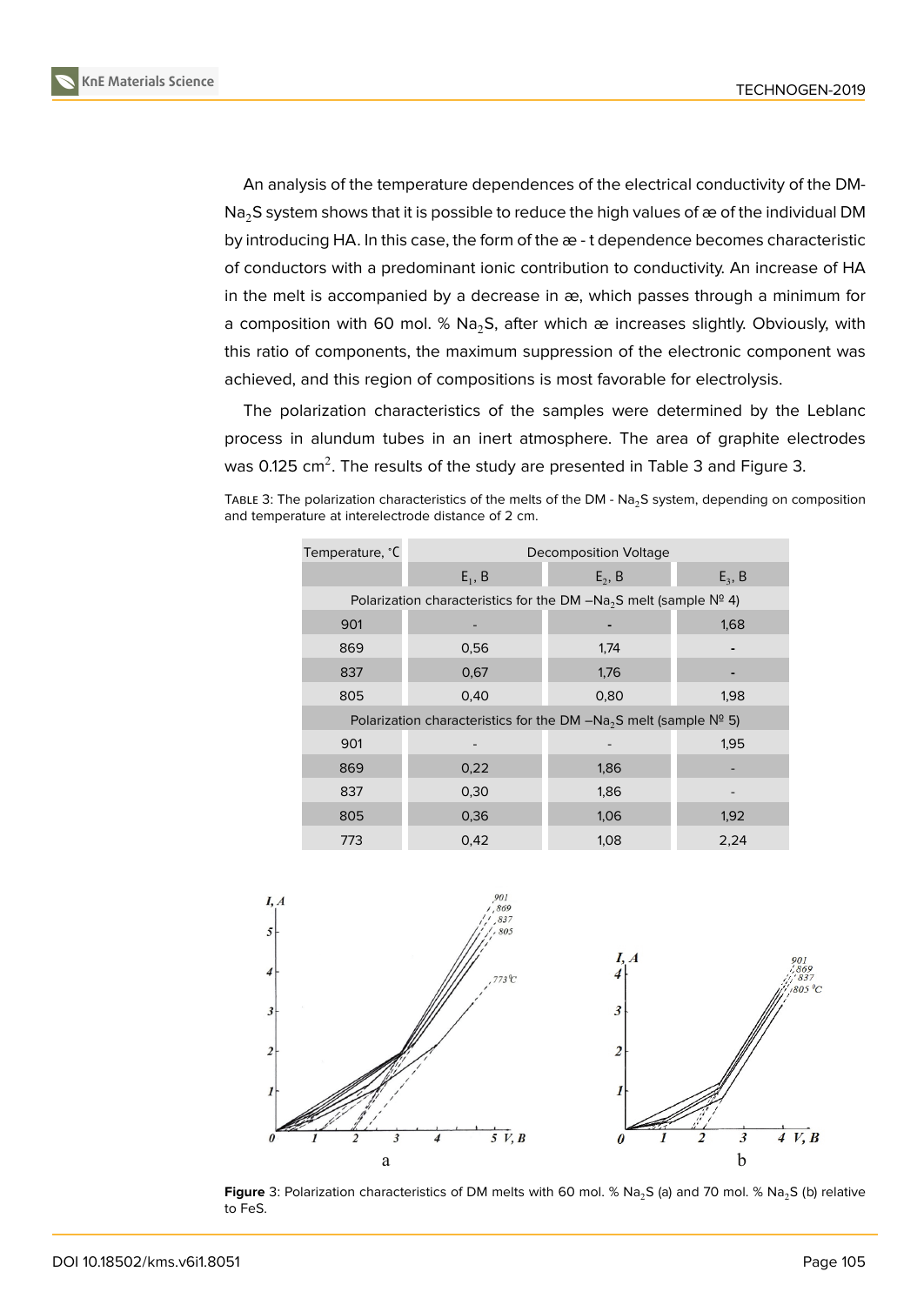On I-V dependencies for compositions with 60 and 70 mol.  $\%$  Na<sub>2</sub>S fixed clear kinks. This suggests that the ionic mechanism of charge transfer plays a significant role in the conductivity of these melts. At higher temperatures a single kink appears in the polarization curves, which should be related to the decomposition of  $Na<sub>2</sub>S$ . At lower temperatures the curves show two kinks, the first of which is associated with the release of antimony metal. And finally, at the lowest temperatures on the IV dependences, three kinks appear already; the second of them is most likely due to the decomposition of FeS.

For the electrolysis of melts of the DM -  $Na<sub>2</sub>S$  system, in accordance with the obtained data on electrical conductivity and polarization, compositions containing 60 and 70 mol. %  $Na<sub>2</sub>S$  with respect to FeS, which are in the field of electrochemical efficiency [2]. Electrolysis was carried out at temperatures of 770-840 <sup>∘</sup>C. In various experiments, voltages from 1.5 to 6 volts were applied to the terminals of the electrolysis bath. The cathode current density was varied in the range of 0.3-7 A/cm<sup>2</sup>. The durati[on](#page-6-1) of electrolysis is 4-8 hours. In all experiments stratification of the melts was observed. Chemical analysis showed that the near-cathode layer is enriched in antimony sulfide, and the anode layer is enriched in sodium sulfide. Sulfur vapor condenses on the walls of the reactor. None of the experiments show significant amounts of metal.

It should be noted that the absence of metallic antimony in the cathode space does not yet indicate a partial suppression of the electronic contribution. The presence of electrochemical changes in the system is evidenced by the release of sulfur, which settles on the walls of the electrolyzer, as well as a constant change in the current strength in the circuit. Obviously, in this multicomponent system, depolarization phenomena prevail over polarization phenomena. The resulting metal is capable of dissolving in the melt and interacting with liquid products, which is accompanied by strong convection currents.

Findings. The conductivity of the industrial DM melt is characteristic for MFC with a predominant semiconductor conduction mechanism. The introduction of HA into the DM melt is accompanied by the suppression of the electronic component of conductivity and a decrease in æ in the system to values characteristic of ionic melts. Currentvoltage characteristics for the composition of the system with 60 and 70 mol. %  $Na<sub>2</sub>S$ indicate polarization in the melts. The electrolysis of DM -  $Na<sub>2</sub>S$  melts is accompanied by the release of sulfur on the anode. For a final assessment of the possibility of using electrochemical processing of DM melts into antimony metal, it is recommended that a preliminary economic calculation of the entire technological process be performed.

I am sincerely grateful to Yuliya Budak for her active participation in discussion and English translation of this article.